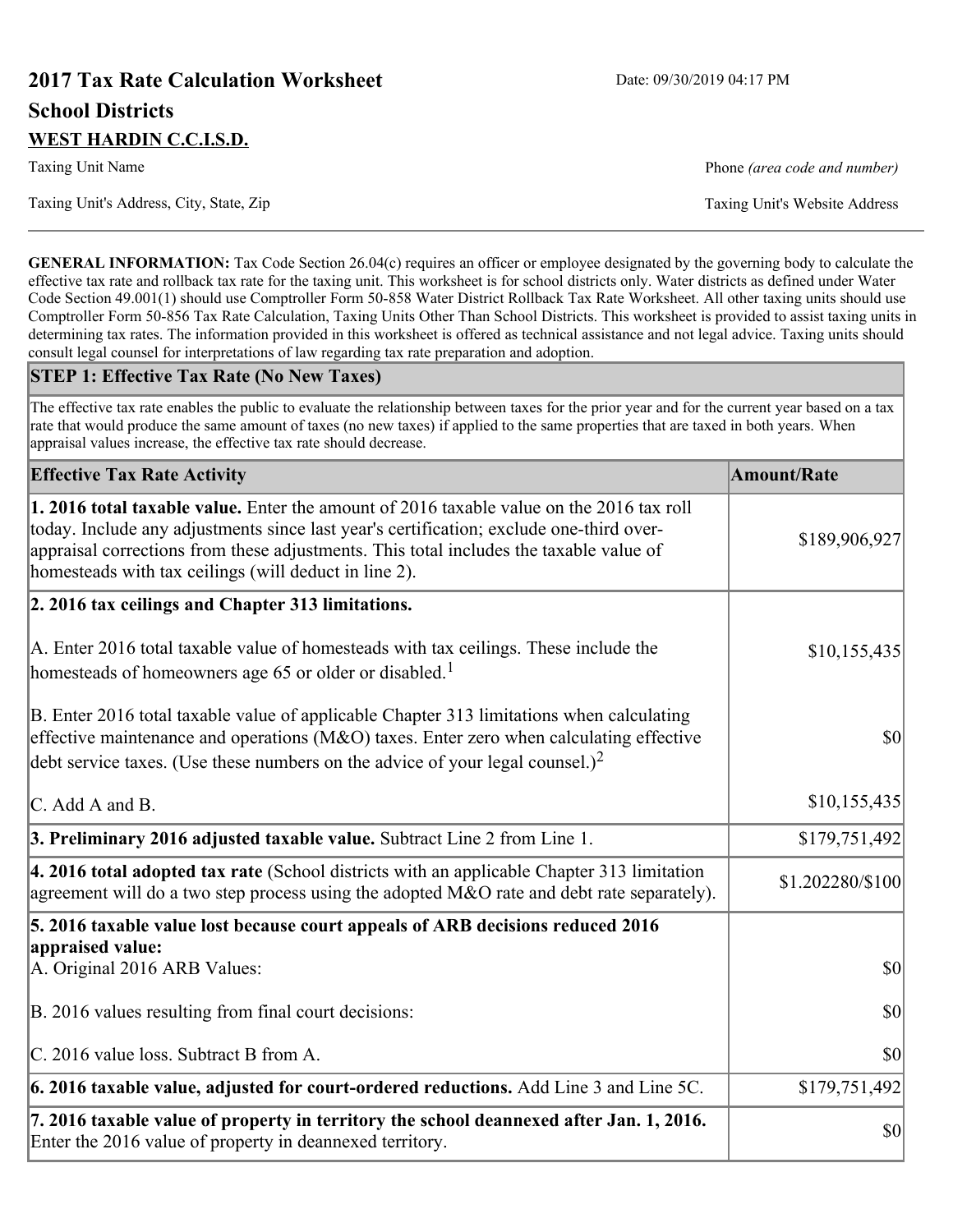| 8. 2016 taxable value lost because property first qualified for an exemption in 2017.<br>Note that lowering the amount or percentage of an existing exemption does not create a new<br>exemption or reduce taxable value. If the school district increased an original exemption, use<br>the difference between the original exempted amount and the increased exempted amount.<br>Do not include value lost due to freeport or goods-in-transit exemptions. |               |
|--------------------------------------------------------------------------------------------------------------------------------------------------------------------------------------------------------------------------------------------------------------------------------------------------------------------------------------------------------------------------------------------------------------------------------------------------------------|---------------|
| A. Absolute exemptions. Use 2016 market value:                                                                                                                                                                                                                                                                                                                                                                                                               | \$337,740     |
| B. Partial exemptions. 2017 exemption amount or 2017 percentage exemption times 2016<br>value:                                                                                                                                                                                                                                                                                                                                                               | \$1,076,960   |
| C. Value loss: Add A and B.                                                                                                                                                                                                                                                                                                                                                                                                                                  | \$1,414,700   |
| 9. 2016 taxable value lost because property first qualified for agricultural appraisal (1-<br>d or 1-d-1), timber appraisal, recreational/scenic appraisal or public access airport<br>special appraisal in 2017. Use only properties that qualified in 2017 for the first time; do<br>not use properties that qualified in 2016.                                                                                                                            |               |
| A. 2016 market value:                                                                                                                                                                                                                                                                                                                                                                                                                                        | \$0           |
| B. 2017 productivity or special appraised value:                                                                                                                                                                                                                                                                                                                                                                                                             | \$0           |
| C. Value loss. Subtract B from A.                                                                                                                                                                                                                                                                                                                                                                                                                            | \$0           |
| <b>10. Total adjustments for lost value.</b> Add Lines 7, 8C and 9C.                                                                                                                                                                                                                                                                                                                                                                                         | \$1,414,700   |
| 11. 2016 adjusted taxable value. Subtract Line 10 from Line 6.                                                                                                                                                                                                                                                                                                                                                                                               | \$178,336,792 |
| <b>12. Adjusted 2016 taxes.</b> Multiply Line 4 by Line 11 and divide by \$100.                                                                                                                                                                                                                                                                                                                                                                              | \$2,144,107   |
| [13. Taxes refunded for years preceding tax year 2016. Enter the amount of taxes refunded]<br>by the district for tax years preceding tax year 2016. Types of refunds include court<br>decisions, corrections and payment errors. Do not include refunds for tax year 2016. This<br>line applies only to tax years preceding tax year 2016.                                                                                                                  | \$1,611       |
| 14. Adjusted 2016 taxes with refunds. Add Lines 12 and 13.                                                                                                                                                                                                                                                                                                                                                                                                   | \$2,145,718   |
| 15. Total 2017 taxable value on the 2017 certified appraisal roll today. This value<br>includes only certified values and includes the total taxable value of homesteads with tax<br>ceilings (will deduct in Line 17). These homesteads include homeowners age 65 or older or<br>disabled.                                                                                                                                                                  |               |
| $ A$ . Certified values only: <sup>3</sup>                                                                                                                                                                                                                                                                                                                                                                                                                   | \$200,556,530 |
| <b>B. Pollution control and energy storage exemption:</b> Deduct the value of property<br>exempted for the current tax year for the first time as pollution control or energy storage<br>system property:                                                                                                                                                                                                                                                    | $\delta$ -0   |
| <b>C. Total value.</b> Subtract B from A.                                                                                                                                                                                                                                                                                                                                                                                                                    | \$200,556,530 |
|                                                                                                                                                                                                                                                                                                                                                                                                                                                              |               |
| 16. Total value of properties under protest or not included on certified appraisal roll.                                                                                                                                                                                                                                                                                                                                                                     |               |
| A. 2017 taxable value of properties under protest. The chief appraiser certifies a list of                                                                                                                                                                                                                                                                                                                                                                   |               |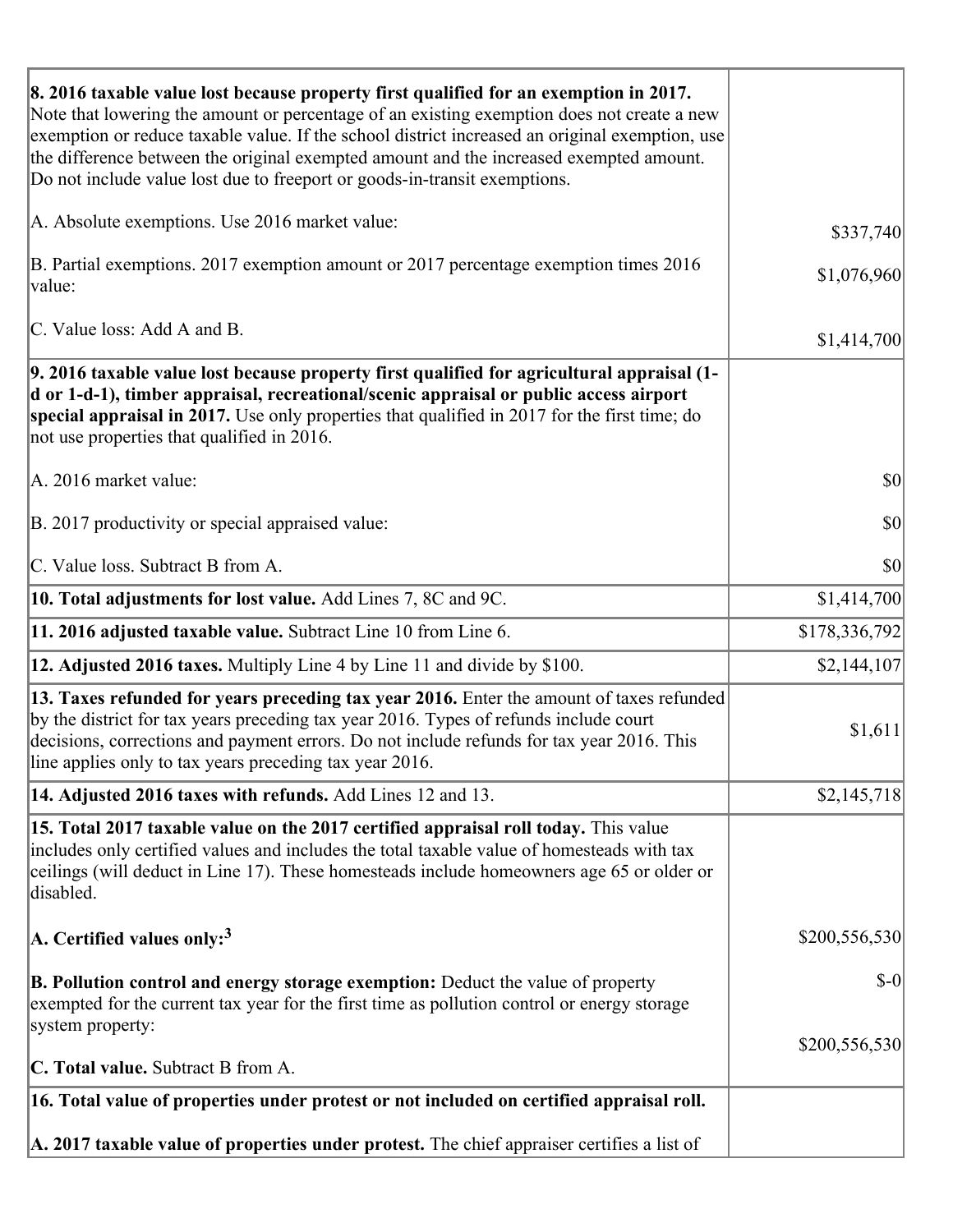| properties still under ARB protest. The list shows the appraisal district's value and the<br>taxpayer's claimed value, if any, or an estimate of the value if the taxpayer wins. For each of<br>the properties under protest, use the lowest of these values. Enter the total value.                                                                                                                                                                                                                                                                                                                                                                                                                      | $ 10\rangle$     |
|-----------------------------------------------------------------------------------------------------------------------------------------------------------------------------------------------------------------------------------------------------------------------------------------------------------------------------------------------------------------------------------------------------------------------------------------------------------------------------------------------------------------------------------------------------------------------------------------------------------------------------------------------------------------------------------------------------------|------------------|
| B. 2017 value of properties not under protest or included on certified appraisal roll.<br>The chief appraiser gives school districts a list of those taxable properties that the chief<br>appraiser knows about, but are not included in the appraisal roll certification. These<br>properties are not on the list of properties that are still under protest. On this list of<br>properties, the chief appraiser includes the market value, appraised value and exemptions for<br>the preceding year and a reasonable estimate of the market value, appraised value and<br>exemptions for the current year. Use the lower market, appraised or taxable value (as<br>appropriate). Enter the total value. | $ 10\rangle$     |
| C. Total value under protest or not certified: Add A and B.                                                                                                                                                                                                                                                                                                                                                                                                                                                                                                                                                                                                                                               | $ 10\rangle$     |
| 17. 2017 tax ceilings and Chapter 313 limitations.<br>A. Enter 2017 total taxable value of homesteads with tax ceilings. These include the<br>homesteads of homeowners age 65 or older or disabled. <sup>4</sup>                                                                                                                                                                                                                                                                                                                                                                                                                                                                                          | \$11,102,380     |
| B. Enter 2017 total taxable value of applicable Chapter 313 limitations when<br>calculating effective M&O taxes. Enter zero when calculating effective debt service taxes.<br>(Use these numbers on the advice of your legal counsel.) <sup>5</sup>                                                                                                                                                                                                                                                                                                                                                                                                                                                       | $ 10\rangle$     |
| C. Add A and B.                                                                                                                                                                                                                                                                                                                                                                                                                                                                                                                                                                                                                                                                                           | \$11,102,380     |
| 18. 2017 total taxable value. Add Lines 15C and 16C. Subtract Line 17C.                                                                                                                                                                                                                                                                                                                                                                                                                                                                                                                                                                                                                                   | \$189,454,150    |
| 19. Total 2017 taxable value of properties in territory annexed after Jan. 1, 2016.<br>Include both real and personal property. Enter the 2017 value of property in territory<br>annexed by the school district.                                                                                                                                                                                                                                                                                                                                                                                                                                                                                          | $ 10\rangle$     |
| 20. Total 2017 taxable value of new improvements and new personal property located<br>in new improvements. New means the item was not on the appraisal roll in 2016. New<br>additions to existing improvements may be included if the appraised value can be<br>determined. New personal property in a new improvement must have been brought into the<br>school district after Jan. 1, 2016, and be located in a new improvement.                                                                                                                                                                                                                                                                        | \$1,678,720      |
| 21. Total adjustments to the 2017 taxable value. Add Lines 19 and 20.                                                                                                                                                                                                                                                                                                                                                                                                                                                                                                                                                                                                                                     | \$1,678,720      |
| $ 22.2017$ adjusted taxable value. Subtract Line 21 from Line 18.                                                                                                                                                                                                                                                                                                                                                                                                                                                                                                                                                                                                                                         | \$187,775,430    |
| <b>23. 2017 effective tax rate.</b> Divide Line 14 by Line 22 and multiply by \$100.                                                                                                                                                                                                                                                                                                                                                                                                                                                                                                                                                                                                                      | \$1.142704/\$100 |
| 24. 2017 effective tax rate for ISDs with Chapter 313 Limitations. Add together the<br>effective tax rates for M&O and debt service for those school districts that participate in an<br>applicable Chapter 313 limitations agreement.                                                                                                                                                                                                                                                                                                                                                                                                                                                                    | \$0/\$100        |

<sup>1</sup>Tex. Tax Code Section 26.012(14)

<sup>2</sup>Tex. Tax Code Section 26.012(6)

 $3$ Tex. Tax Code Section 26.012(6)

 ${}^{4}$ Tex. Tax Code Section 26.012(6)(A)(i)

 ${}^{5}$ Tex. Tax Code Section 26.012(6)(A)(ii)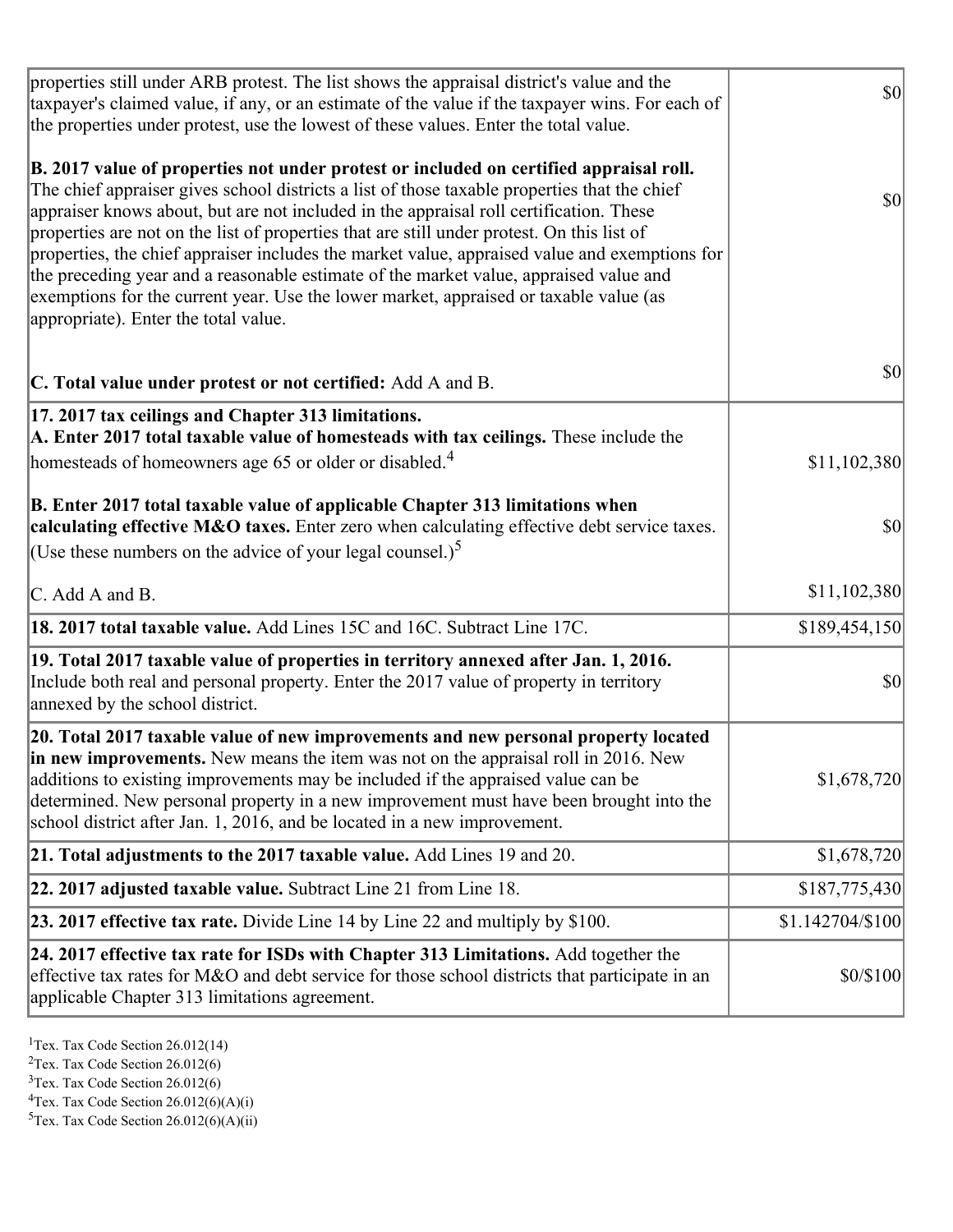## **STEP 2: Rollback Tax Rate**

Most school districts calculate a rollback tax rate that is split into two separate rates:

- 1. **Maintenance and Operations (M&O):** School districts must use the lesser amount of the following methods to calculate the M&O rate:
	- Four cents (\$0.04) PLUS current year's compression rate multiplied by \$1.50 (usually \$1) PLUS any additional cents approved by voters at a 2006 or subsequent rollback election; OR
	- Current year $i/\frac{1}{2}$ s compression rate multiplied by six cents (usually four cents) PLUS effective M&O rate which includes school formula funding calculations.<sup>6</sup>
- 2. **Debt:** The debt tax rate includes the debt service necessary to pay the school district's debt payments in the coming year. This rate accounts for principal and interest on bonds and other debt secured by property tax revenue.

In most cases the rollback tax rate exceeds the effective tax rate, but occasionally decreases in a school district's debt service will cause the effective tax rate to be higher than the rollback tax rate.

| <b>Rollback Tax Rate Activity</b>                                                                                                                                                                                                                                                                                                                                       | <b>Amount/Rate</b> |
|-------------------------------------------------------------------------------------------------------------------------------------------------------------------------------------------------------------------------------------------------------------------------------------------------------------------------------------------------------------------------|--------------------|
| 25. Maintenance and operations (M&O) tax rate. Enter \$1.50 OR the 2005 adopted<br>M&O rate if voters approved a rate higher than \$1.50.                                                                                                                                                                                                                               | \$1.500000/\$100   |
| $26.$ Multiply line 25 times $0.6667$                                                                                                                                                                                                                                                                                                                                   | \$1.000050/\$100   |
| 27. 2017 rollback M&O rate. Use the lesser of the M&O rate as calculated in Tax Code<br>Section $26.08(n)(2)(A)$ and (B).                                                                                                                                                                                                                                               | \$0.089023/\$100   |
| 28. Total 2017 debt to be paid with property tax revenue.<br>Debt means the interest and principal that will be paid on debts that:<br>$(1)$ Are paid by property taxes,<br>$(2)$ Are secured by property taxes,<br>$(3)$ Are scheduled for payment over a period longer than one year, and<br>$(4)$ Are not classified in the school district's budget as M&O expenses |                    |
| A. Debt includes contractual payments to other school districts that have incurred debt on<br>behalf of this school district, if those debts meet the four conditions above. Include only<br>amounts that will be paid from property tax revenue. Do not include appraisal district budget<br>payments. Enter debt amount:                                              | \$230,500          |
| B. Subtract unencumbered fund amount used to reduce total debt.                                                                                                                                                                                                                                                                                                         | $ 10\rangle$       |
| C. Subtract state aid received for paying principal and interest on debt for facilities through<br>the existing debt allotment program and/or instructional facilities allotment program.                                                                                                                                                                               | \$0                |
| D. Adjust debt: Subtract B and C from A.                                                                                                                                                                                                                                                                                                                                | \$230,500          |
| 29. Certified 2016 excess debt collections. Enter the amount certified by the collector.                                                                                                                                                                                                                                                                                | $ 10\rangle$       |
| 30. Adjusted 2017 debt. Subtract line 29 from line 28D.                                                                                                                                                                                                                                                                                                                 | \$230,500          |
| 31. Certified 2017 anticipated collection rate. Enter the rate certified by the collector. If<br>the rate is 100 percent or greater, enter 100 percent.                                                                                                                                                                                                                 | 0%                 |
| $32.2017$ debt adjusted for collections. Divide line 30 by line 31.                                                                                                                                                                                                                                                                                                     | $ 10\rangle$       |
| 33. 2017 total taxable value. Enter amount on line 18.                                                                                                                                                                                                                                                                                                                  | \$189,454,150      |
| 34. 2017 debt tax rate. Divide line 32 by line 33 and multiply by \$100.                                                                                                                                                                                                                                                                                                | \$0/\$100          |
| 35. 2017 rollback tax rate. Adds lines 27 and 34.                                                                                                                                                                                                                                                                                                                       | \$0.089023/\$100   |